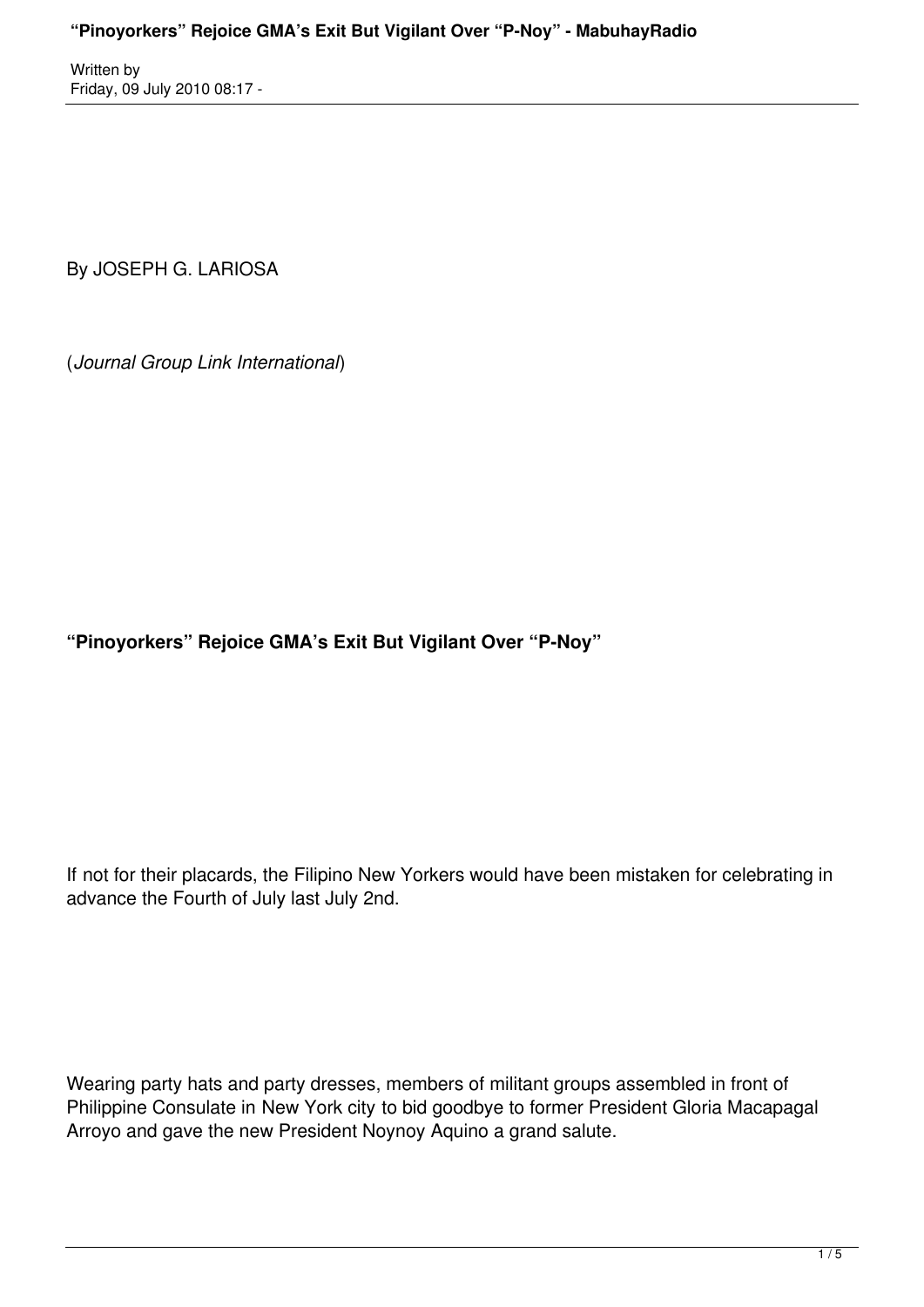Among the community grassroots organizations and alliances that joined the rally were the National Alliance for Filipino Concerns (NAFCON), Bayan–USA, Gabriela USA, Philippine Forum New York and New Jersey, Kabalikat Domestic Workers' Support Network, Anakbayan New York/New Jersey, Filipinas for Rights and Empowerment (FiRE) and New York Committee for Human Rights in the Philippines (NYCHRP).

In a statement, the groups said, "During Arroyo's term, more than a thousand activists, civilians and members of legal organizations had fallen victims to extra judicial killings and enforced disappearances. This was part of Arroyo's Oplan Bantay Laya (OBL) 1 & 2, with the intention to crush the Communist Party of the Philippines (CPP) and the New People's Army (NPA), which obviously failed during her nine years in office.

"In Noynoy Aquino's term, we demand justice for the victims and to stop the OBL or anything similar, and to have Gloria Arroyo prosecuted for having these people -- who had been critical of the government and who are only fighting for their rights -- killed and abducted under her chain of command," said Garry Labao of BAYAN USA.

Mr. Labao also reiterated the need for the Aquino administration to release all political prisoners and the need to pursue peace negotiations with the National Democratic Front of the Philippines (NDFP) and the Moro Islamic Liberation Front (MILF).

Mrs. Arroyo's crimes against women and children were also raised. Jackie Mariano, in behalf of GABRIELA USA, reminded the public of the Morong 43, the community health workers who were illegally arrested and tortured almost five months ago, falsely accused by the government of being rebels, more than half of whom were women, two were even pregnant.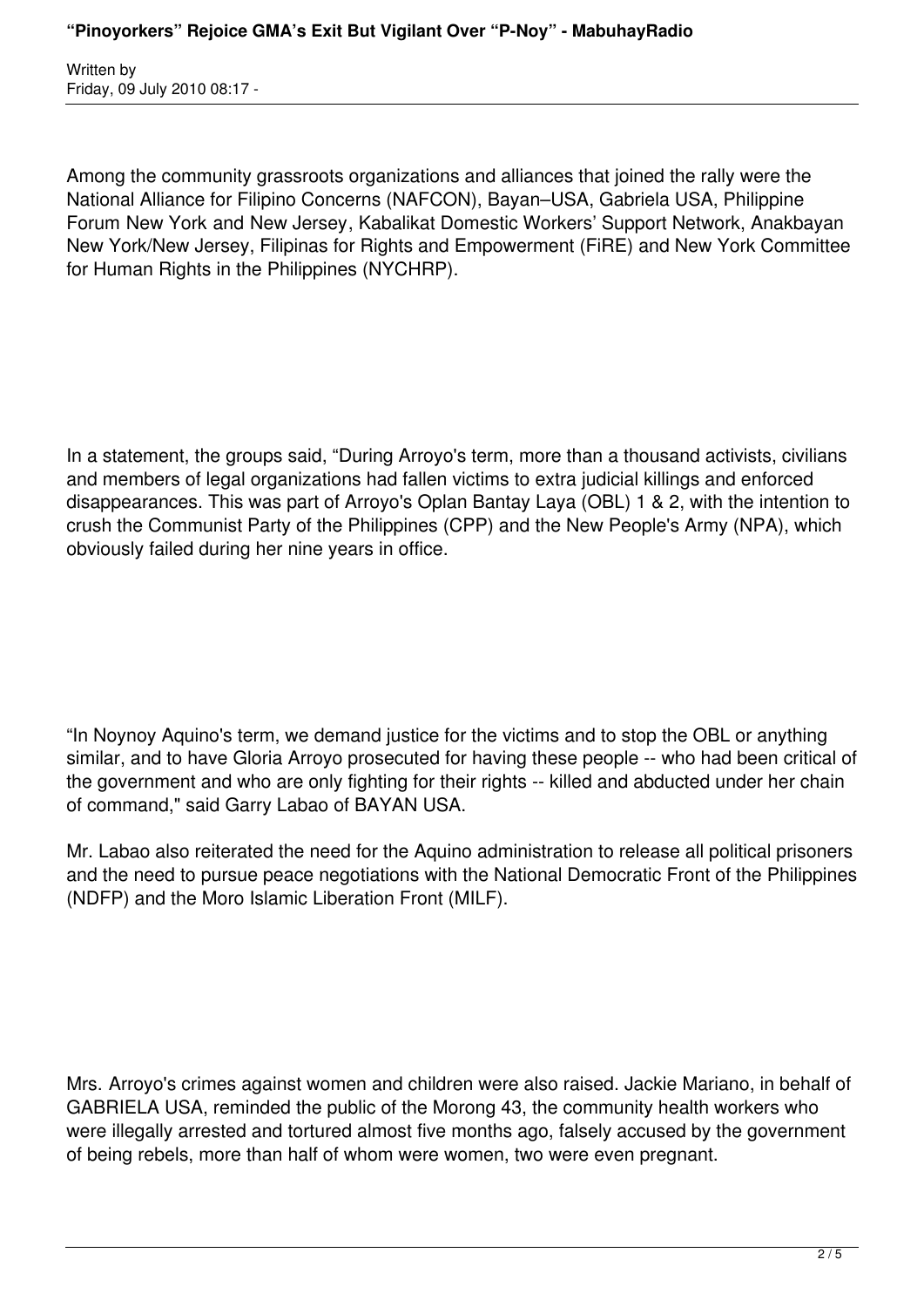Zabrina Collazo, a member of Filipinas for Rights and Empowerment (FiRE-NYC) also said, "Arroyo has done more crimes than we can imagine, with women and children as her targets. It's such a shame we had her as President. Now we're more than happy to send her off."

## **People vs. Arroyo's Corruption**

A rroyo's track record also highlights the massive corruption in her administration. The charges of corruption, one of which tackles the controversial NBN-ZTE deal, has been the first in the agenda of progressive party lists, who recently won in the Philippine elections, such as Bayan Muna, the moment Mrs. Arroyo stepped out of office as President of the Philippines.

According to Joyce Pena of Philippine Forum New York, "Although there's a new administration, the struggle is not over. We must fight and prevent corruption from happening again in this new government. Looking back, we have only seen lavish spending by the Arroyo administration instead of attending to the needs of the people and preventing national man-made calamities. We do not want any more of those in Noynoy's term."

## **People vs. Labor Export Policy (LEP**)

T he Labor Export Policy (LEP) institutionalizing the export of Filipinos, which had been rampant during Arroyo's term and with an all-time high of 3,500 Filipinos leaving the country everyday, resulting in thousands of broken Filipino families and sometimes also leading to abusive working conditions by employers, was also criticized.

Jonna Baldres, NAFCON NorthEast Coordinator, cited the four-year-running landmark case of the Sentosa 27++ and the Avalon 11 (the nurses and their lawyer, Atty. Felix Vinluan), who sought the help of the Philippine government during Arroyo's term and were turned down, but who eventually won against the Sentosa Care Agency with the help of the Filipino community and friends – in the US, in the Philippines and all over the world.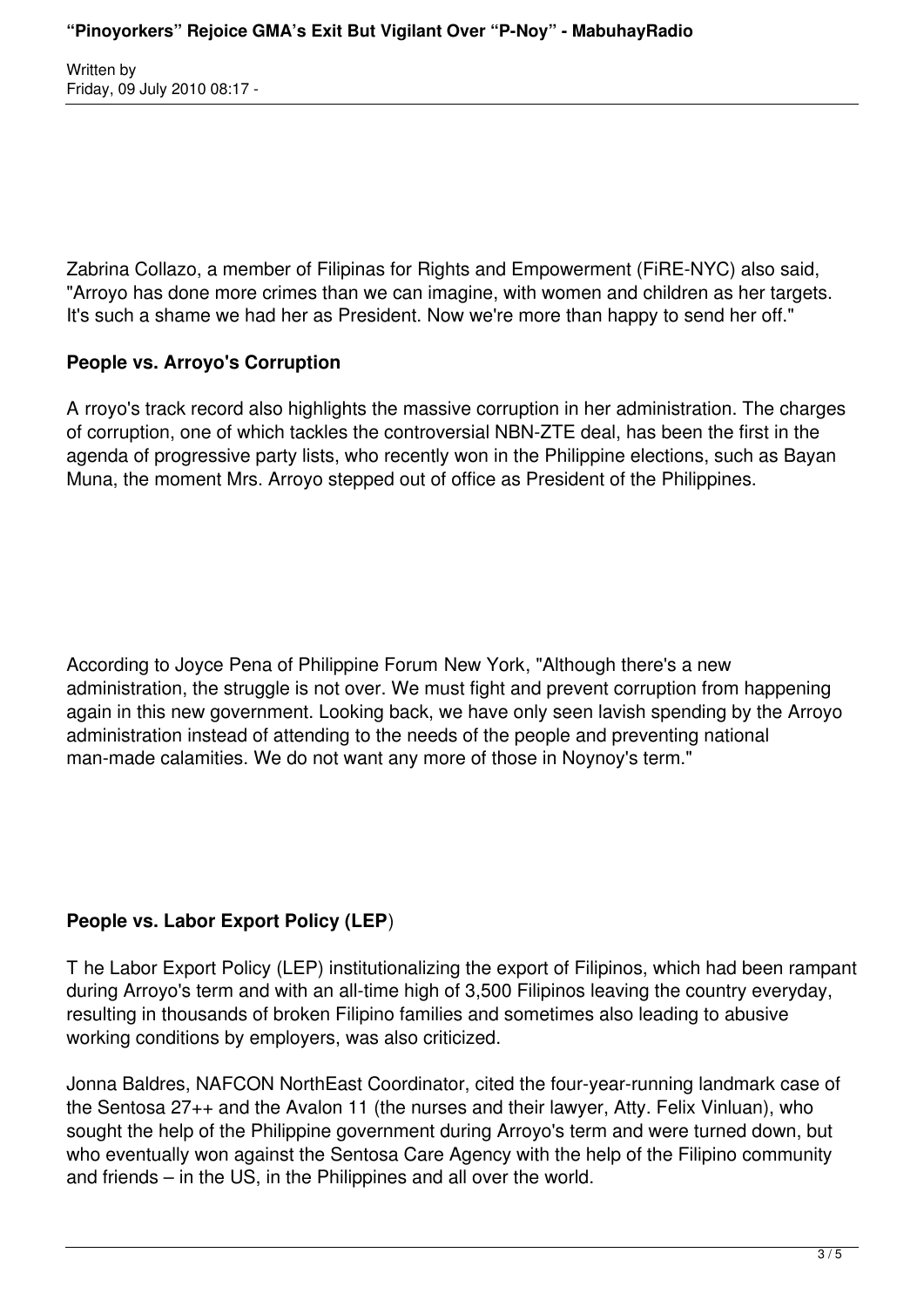Michelle Saulon, coordinator for the KABALIKAT Domestic Workers' Support Network also said, "The previous government had not been very efficient in addressing the needs of Filipinos working here in the United States. The cases of Ate Fely Garcia (2007) and Ate Putli Anjiali (2008), domestic workers who died while working here in New York

, were concrete examples of the Philippine government under the Arroyo administration not heeding the calls of the common Filipino people. These campaigns would not be possible if not for the Filipino community coming together. And their remains would not be sent back to the **Philippines** 

had the Filipino community here in New York

not pressured the Philippine consulate."

The groups also called on Noynoy Aquino to fulfill his promises to overseas Filipino workers: that more jobs will be created in the homeland so that there will be no more need for Filipinos to leave the country, and that while that has not happened yet, he will instruct the government agencies to intensify in addressing the needs of overseas Filipino workers, as stated in his inaugural speech last June 30.

"What we truly need is a Philippine government that places National Industrialization and Genuine Agrarian Reform as its primary agenda. These alone can generate jobs enough to sustain economic development and to pull the nation back from the ashes of economic instability that Arroyo had left behind. Only when these matters are addressed can LEP and the forced migration of Filipinos be stopped and prevented," added Baldres.

## **People vs. Hacienda Luisita Massacre**

A nother issue tackled by these groups, which was more addressed to President Noynoy, was the accountability of the Aquino family on the Hacienda Luisita Massacre, wherein 14 farm-workers were killed during a strike in November 2004.